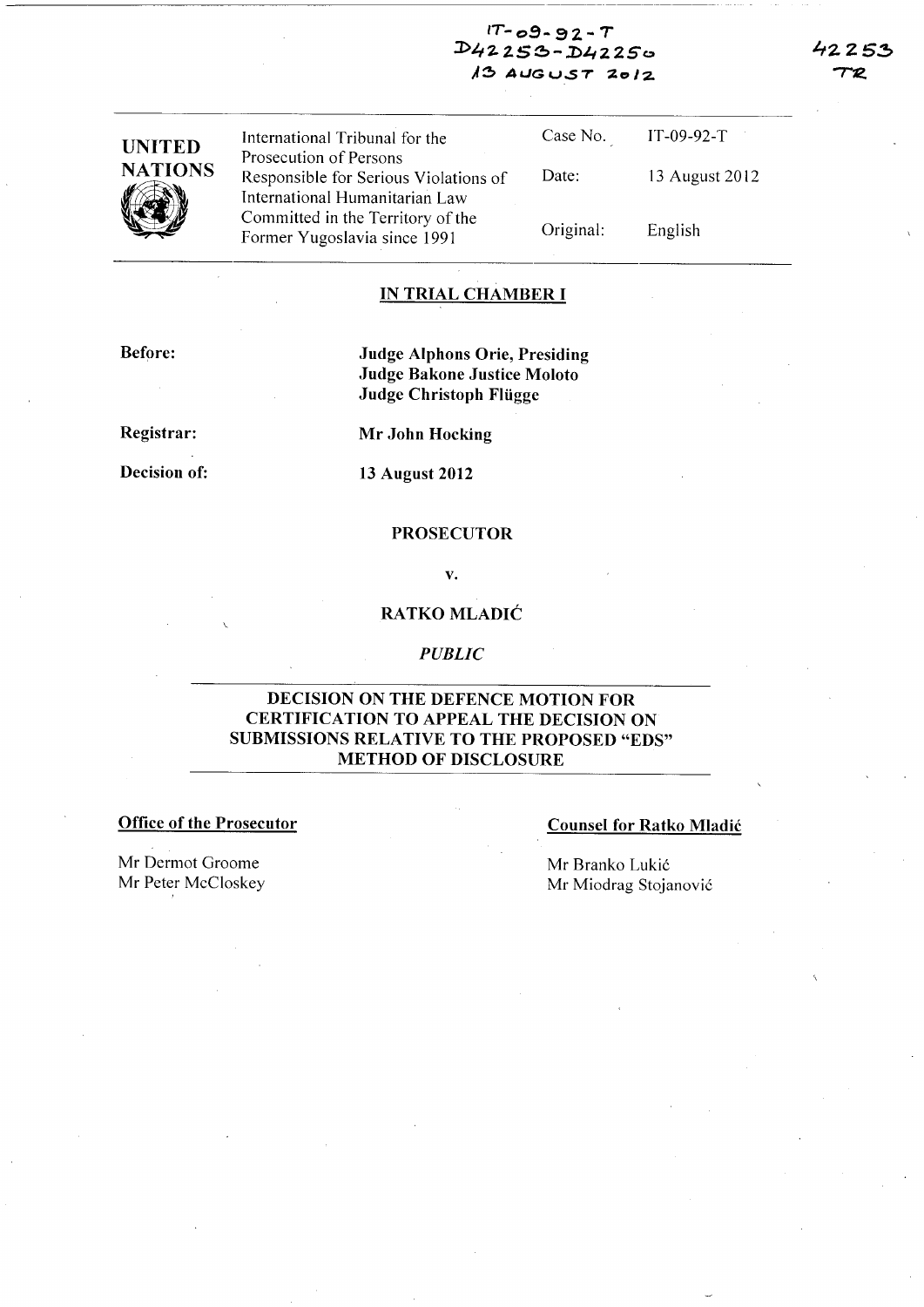# **I. PROCEDURAL HISTORY AND SUBMISSIONS OF THE PARTIES**

l. On 3 July 2012, the Defence filed a motion for certification to appeal the Decision on Submissions Relative to the Proposed "EDS" Method of Disclosure ("Motion" and "Impugned Decision" respectively).<sup>1</sup> It submits that certification to appeal is warranted pursuant to Rule 73 (B) of the Tribunal's Rules of Procedure and Evidence ("Rules") as the Chamber failed to: (1) order disclosure of materials through the Tribunal's Electronic Disclosure System ("EDS") with meta-data included; (2) grant additional time to the Defence in respect of disclosure without full meta-data; and (3) issue a ruling on the EDS disclosure submissions for more than seven months after the initial Defence filing on the matter. $<sup>2</sup>$ </sup>

2. On 17 July 2012, the Prosecution filed its response ("Response"), arguing that the Motion fails to meet the conditions for certification.<sup>3</sup> In particular, the Prosecution emphasises that neither the Rules nor the Tribunal's jurisprudence requires it to provide the Defence with meta-data through the  $EDS<sub>1</sub><sup>4</sup>$ 

### **11. APPLICABLE LAW**

.3. Pursuant to Rule 73 (B) of the. Rules, a Trial Chamber may grant certification of an interlocutory appeal if the impugned decision involves an issue that would significantly affect the fair and expeditious conduct of the proceedings or the outcome of the trial and for which,' in the opinion of a Trial Chamber, an immediate resolution by the Appeals Chamber may materially advance the proceedings. The purpose of a request for certification to appeal is not to show that an impugned decision is incorrectly reasoned, but rather to demonstrate that the two cumulative conditions set out in Rule 73 (B) have been met.<sup>5</sup>

## **Ill. DISCUSSION**

Defence Motion for Certification to Appeal the Decision on Submissions Relative to the Proposed "EDS" Method of Disclosure, 3 July 2012; Decision on Submissions Relative to the Proposed "EDS" Method of Disclosure, 26 , June 2012.

Motion, paras 1, 5-20.

Prosecution Response to Defence Motion for Certification to Appeal the Decision on Submissions Relative to the Proposed "EDS" Method of Disclosure, 17 July 2012, paras 2, 8.

<sup>4</sup>  Response, para. 5.

*Prosecutor* v. *Jov;ca Stan;s;c and Franko S;matov;c,* Case No. IT-03-69-PT, Decision on Prosecution's Request for Certification to Appeal the Trial Chamber's Decision on Protective Measures of 13 September 2007, 7 November 2007, p. 3.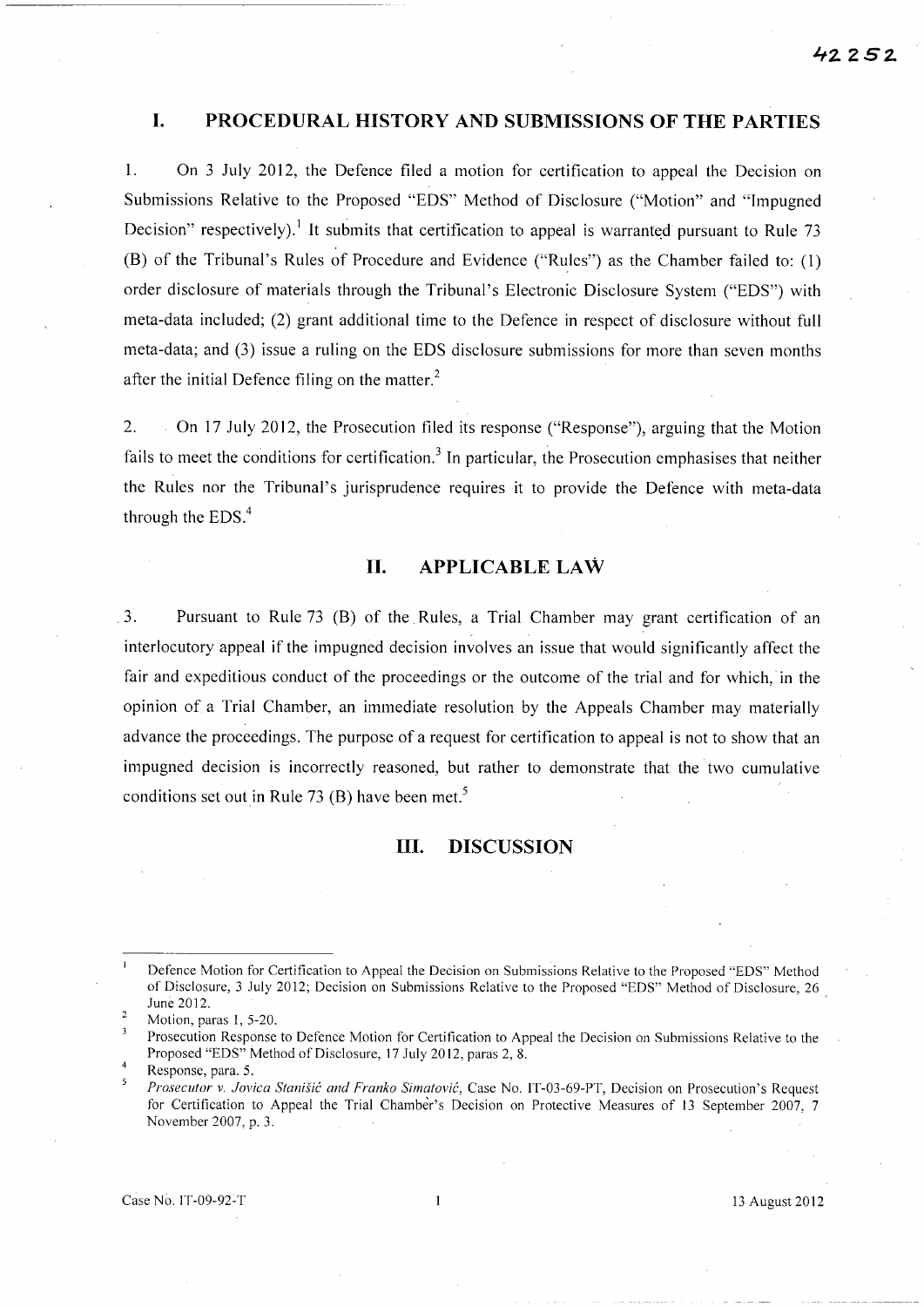4. As a preliminary matter, the Chamber notes that the Defence incorrectly premises each of its three arguments for certification to appeal on alleged judicial errors.<sup>6</sup> The appropriate forum for arguments on judicial errors is the appeal itself, not the request for certification to appeal. Accordingly, the portions of the Motion concerned with alleged judicial errors will not be further considered.

5. The Chamber will nonetheless analyse whether the issue of the Prosecution's provision of incomplete meta-data through the EDS meets the requirements of Rule 73 (B) of the Rules. The Chamber notes that the Defence's argument for additional time in respect of incomplete meta-data relates to this same issue.

6. In relation to the first prong of Rule 73 (B) of the Rules, considering the volume of disclosure in this case and the importance of disclosure in general to a fair trial, the Chamber is satisfied that the meta-data issue significantly affects the fair and expeditious conduct of the proceedings.

7. In relation to the second prong of Rule 73 (B) of the Rules, the Chamber considers that an immediate resolution of the meta-data issue would provide clarity to all parties in relation to both past and future disclosures. Should the Impugned Decision be overturned, the effects would be much easier to identify and remedy at this stage of the proceedings than following an appeal from the Judgement. As such, the Chamber considers that an immediate resolution of this matter by the Appeals Chamber would materially advance the proceedings.

#### **IV. DISPOSITION**

8. For the foregoing reasons, and pursuant to Rules 73 (B) of the Rules, the Trial Chamber hereby

GRANTS the Motion in part, allowing certification to appeal the Impugned Decision with respect to the following issues:

- i) re-disclosure of the EDS documents with full meta-data; and
- ii) additional time to process documents provided through the EDS without meta-data; and

-----------------------'-------

Motion, paras 5, 13, 19. For example, the Defence argues at paragraph 13, that by denying additional time without providing reasons, "the Chamber acted in error, and thus Appellate review of this point is required."